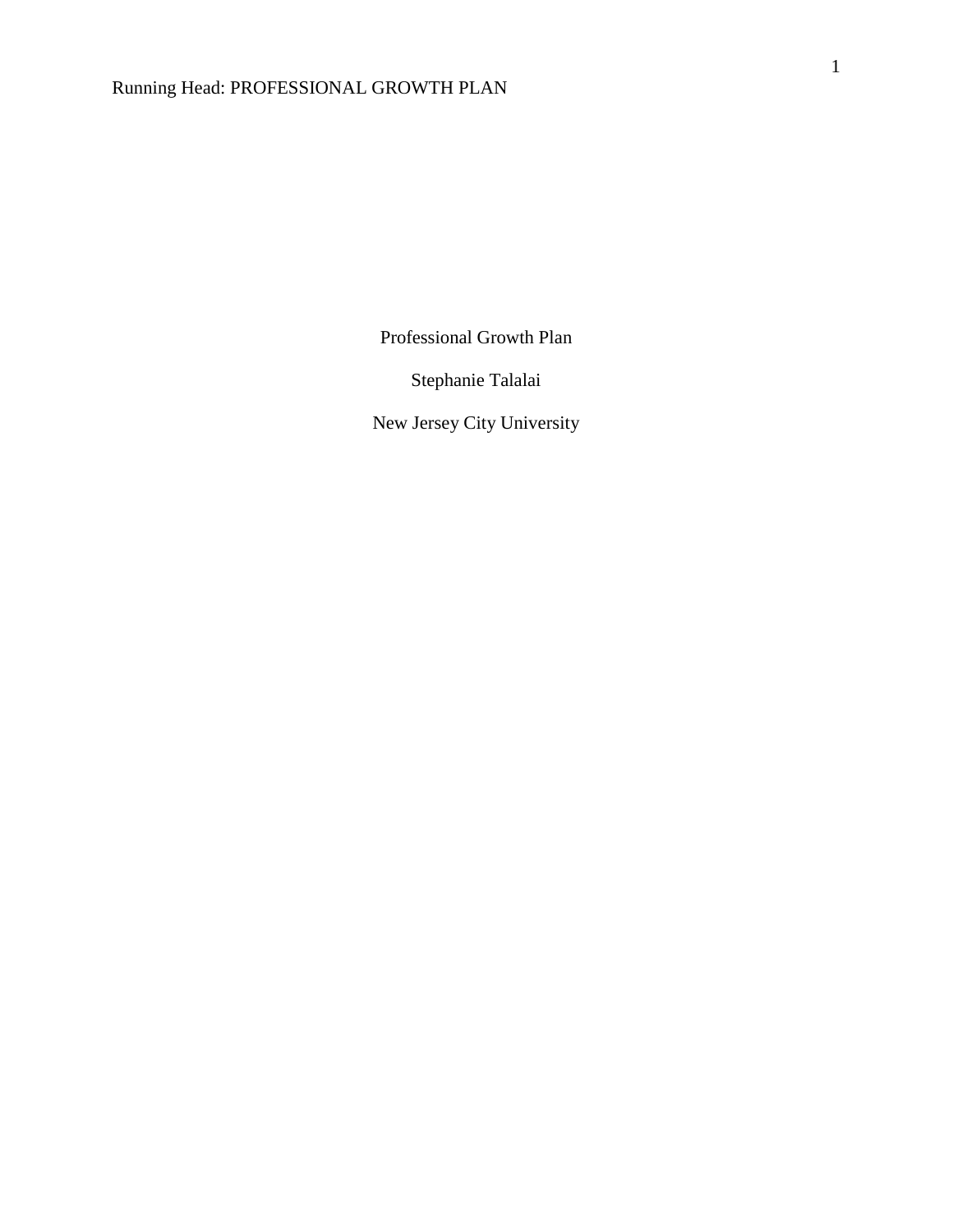## PROFESSIONAL GROWTH PLAN

 Life is a series of journeys. These journeys, with their numerous paths, shape who we are and whom we become. My journey began with a love of children and the desire to make a difference in their lives. Working with children with special needs is the part of my journey that has led me to my current path as an educational technology doctoral student.

 Hall (2008) describes educational technology leaders as decisive and directive supervisors who should be prepared to train, model and mentor. In my current role as school technology coordinator, I will apply the educational technology leadership skills that I learn to ensure that not only my staff but future special education teachers strive to make technology and content accessible for all students.

 Through my readings and research, I perceive myself as an Authentic Leader. Authentic leaders are characterized as individuals who are conscious of their strengths, limitations, and emotions. We lead with our hearts, not just our minds and we are not afraid to show our feelings and vulnerabilities to connect with our employees (Kruse, 2013). To become an authentic leader we need to develop the qualities which will allow us to be perceived as dependable and believable by our followers (Northouse, 2013). It will be my job to learn to develop these qualities and apply them to my future as a leader.

 My educational technology leadership philosophy comes from reading the 2011 and 2012 State Educational Technology Directors Association's (SETDA) National Technology Trends reports. Research has shown that in order to improve teacher effectiveness and increase engagement and achievement in students, we need to provide technology-rich environments with high-quality professional development (Jones, Fox, and Levin, 2011). I believe that supporting educator effectiveness is an essential tool for an educational leader. Providing support for and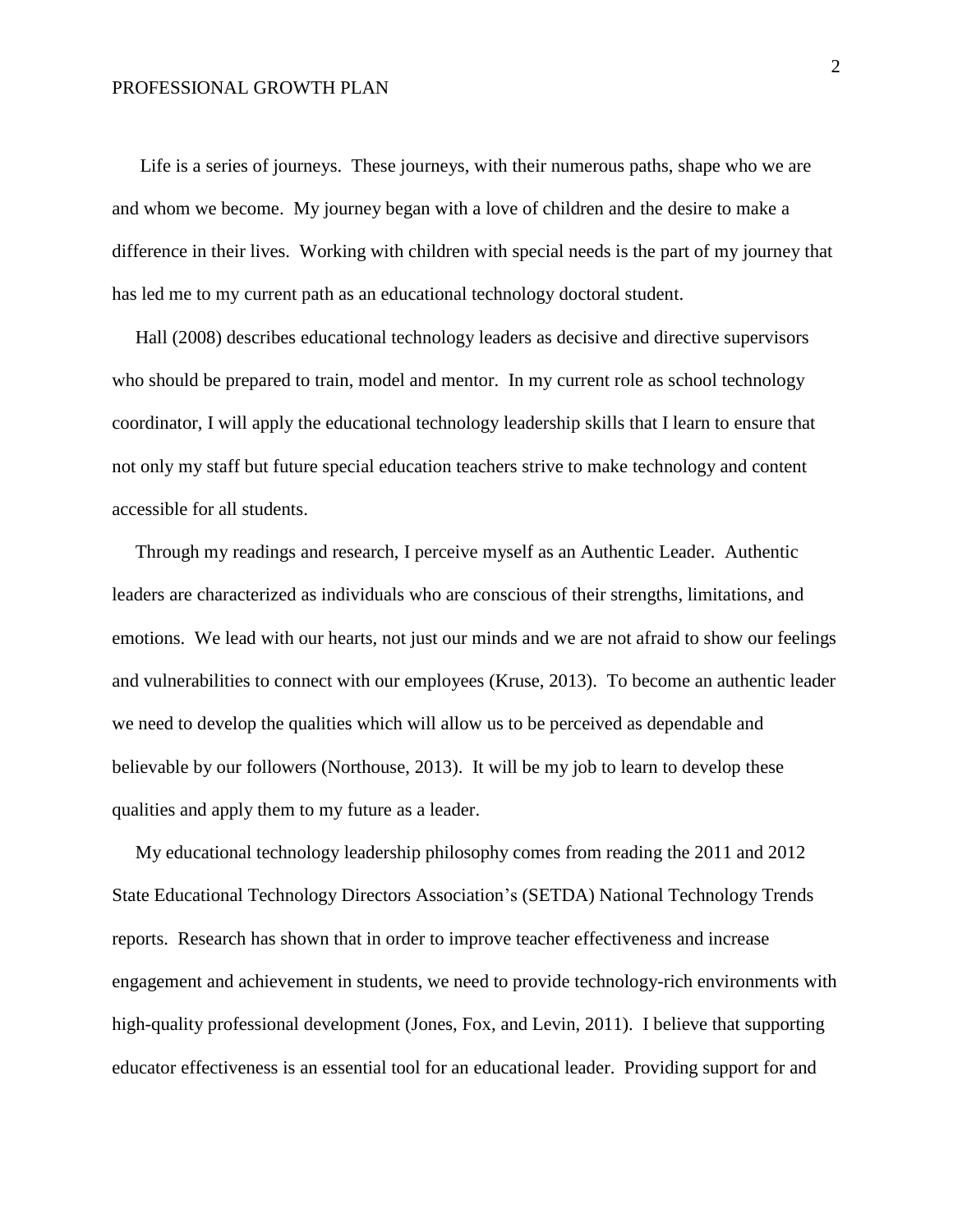## PROFESSIONAL GROWTH PLAN

access to effective professional development ensures that teachers have the tools to provide innovative teaching approaches that meet the needs of individual students and that impact student achievement. If we are to change our pedagogical practices, understanding the varied uses and implications of technology is imperative (Duffey & Fox, 2012). It will be my responsibility as a technology leader to explore, cultivate, and promote these professional development opportunities.

My short-term goals include:

- Infusing technology into the Common Core Standards and assist the faculty and staff of A. Harry Moore in becoming more aware of technological methods and confident in their ability to integrate technology into their classrooms and lesson plans.
- Co-presenting at TeachMeetNJ 2015
- Representing NJCU's Doctoral Program and co-present at NJEA.
- Presenting at EdCampAccess 2016
- Representing Cohort 3 at the Girls in Technology Symposium, March 2016.
- Becoming a Google Certified educator and trainer and bring Google Apps For Education. (GAFE) and Chromebooks to the A. Harry Moore School.

 The culmination of my journey will hopefully lead me down my final path as a professor at an institution of higher learning. This position would afford me the opportunity to impart my knowledge of assistive technology to future special education teachers and lead to research on the effective implementation of assistive technology in teacher preparation programs. I would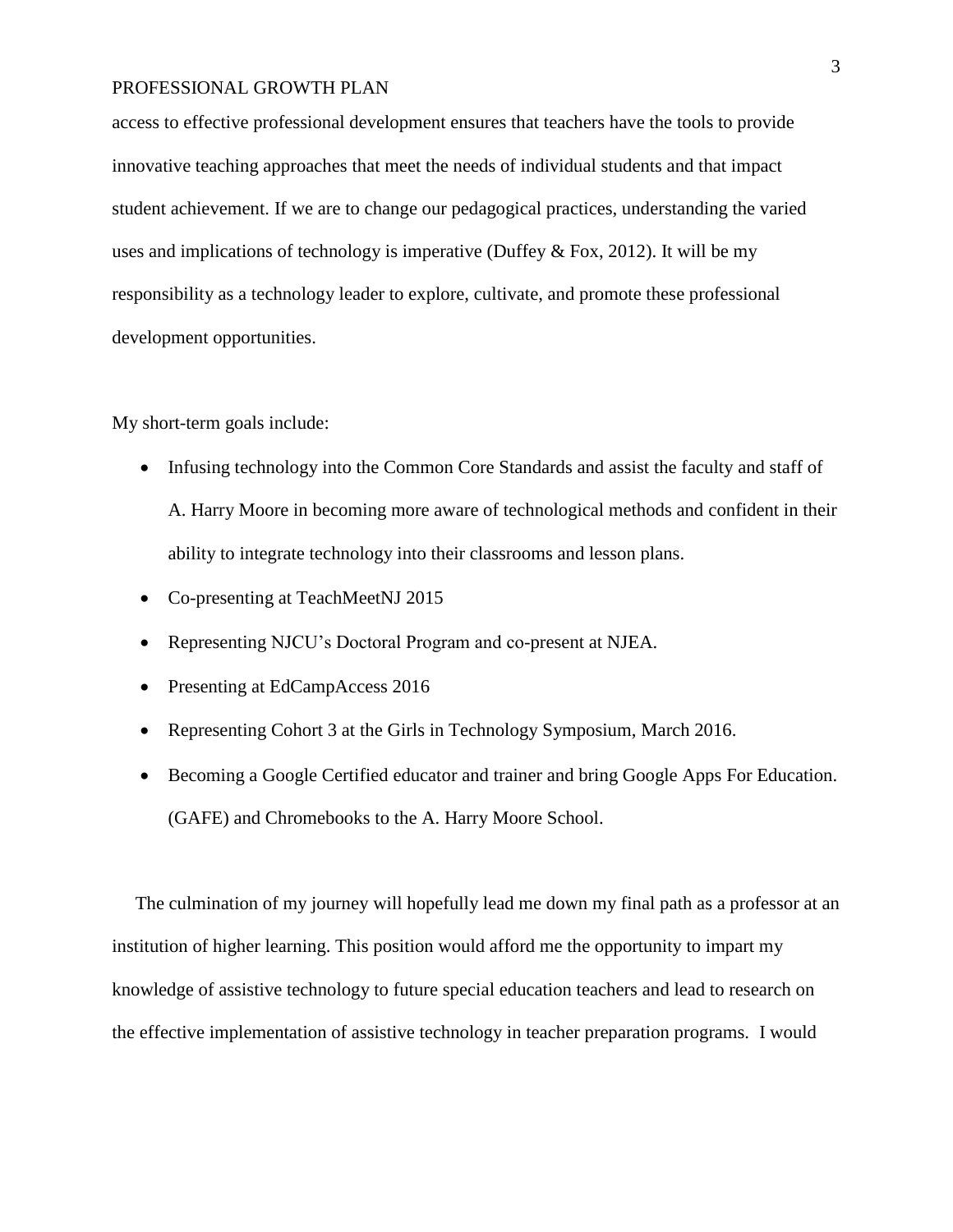## PROFESSIONAL GROWTH PLAN

also like to be a pioneer in the area of assistive technology, designing and implementing a new and innovative tool to help students achieve both their academic and personal goals.

 This is a working document which will be continually updated as I progress through the program.